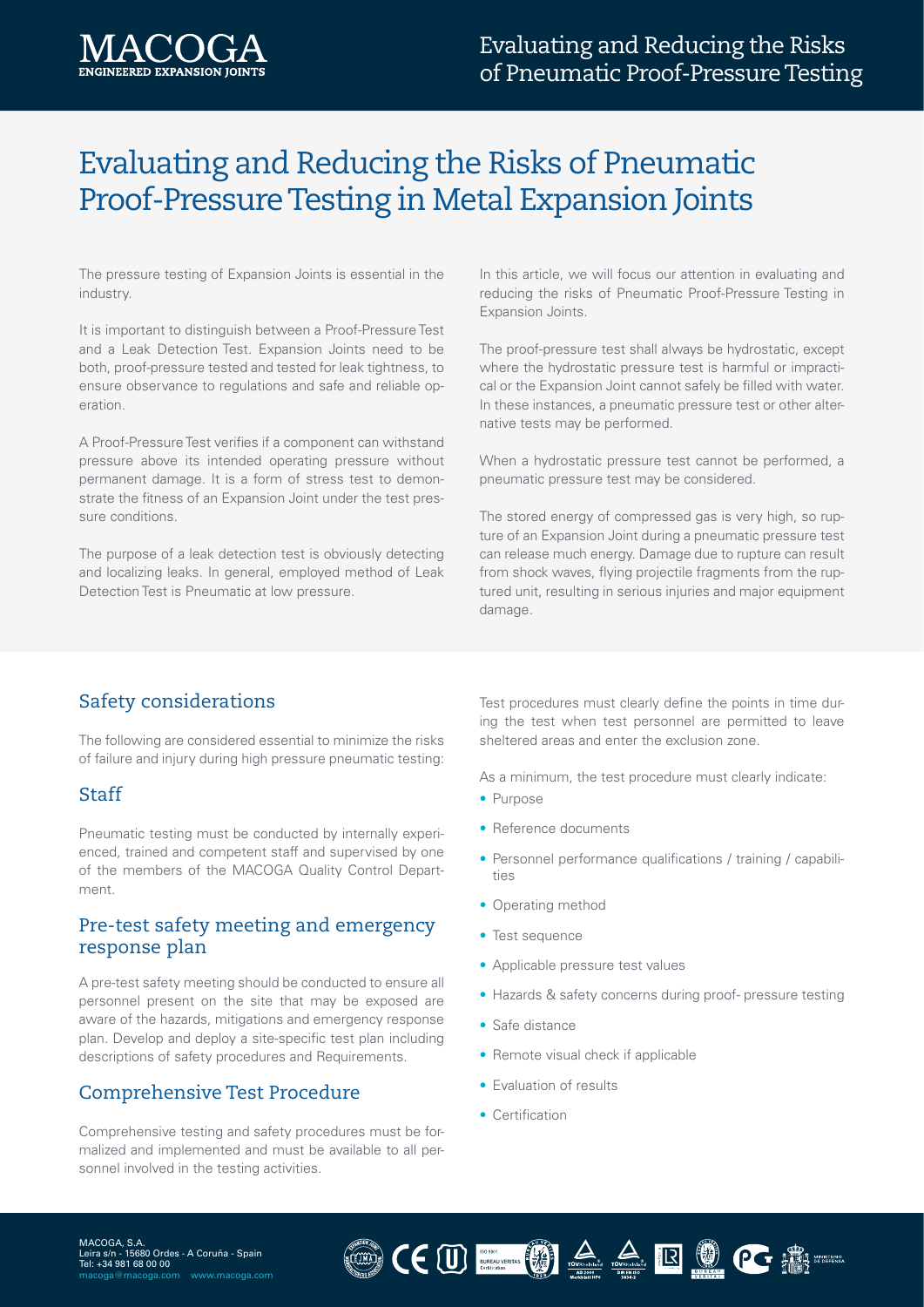

# Test media

Nitrogen should be the test medium since it cannot support combustion. Alternatively, clean, dry, oil-free air should be used. Caution should be used when air is used in any system that cannot be verified as being free of hydrocarbons since this could result in the formation of an explosive mixture.

## Check of design and calculations

Engineers must provide a comprehensive design review report that includes evidence of suitability of existing designs under specified testing conditions. Verify that test equipment and materials are rated to withstand the test pressures. Design validation shall be performed under defined testing conditions and shall ensure that all parts of the expansion joints and the entire unit conform the code construction requirements. Pressure design calculations for both operating and test pressures must be documented and checked for all parts.

## Check of materials

Materials received must be carefully checked to ensure compliance with material specifications (including review of all material test reports received). The project must have a suitable positive material identification (PMI) procedure in place that effectively ensures proper materials in the fabricated Expansion Joint.

For materials, whose resistance to brittle fracture at low temperature has not been enhanced, a test temperature above 60 ºF (16 ºC) should be used to reduce the risk of brittle fracture during the pneumatic test. Precautions taken to prevent gas expansion temperature drop and thermal stresses due to temperature gradients.

#### Safety relieve valves

Provision of pressure relief valves, which must be sized to handle the maximum output of the pressure source, to avoid excessive testing pressure.

## Gauges

The gauges shall be positioned in such a location as to be readable by both the personnel controlling the pressurization and the test administrator. Only certified and calibrated gauges having a dial of a range neither less than 1 . nor more than 4 times the test pressure, will be used.

## Fabrication tests

The use of non-destructive examination (NDE) must be maximized to ensure the quality of all welded joints in the system. Butt welded joints should be 100% ultrasonically or radiographically tested and all other welds should be 100% Penetrant Tested. The Expansion Joint fabrication tests (along with any necessary operational records) should be reviewed prior to testing.

#### Test area & exclusion zone

If available, carry out the test in a specific isolated test bunker with adequate lighting.

For pressure tests where the risk of injury from potential fragments, shockwaves, or other consequences of any pressurized system failure is determined to be unacceptable, a limited access area and pressure control point should be established. Keep unauthorized personnel out of the test area.

The minimum distance from the boundary of this area to the pressurized component should be calculated. The restricted distance is the distance from the item(s) under test at which barriers are placed to prohibit access, and the distance at which the test is monitored.

Precautions should be taken to see that persons directly or not directly engaged in the testing operations remain out of the test area during the test period. During pressure testing, distinct warning signs, such as DANGER – HIGH PRES-SURE TESTING IN PROGRESS must be posted at the test site and additional locations identified in the job specific safety plan.



OCULTURY AARRIVER